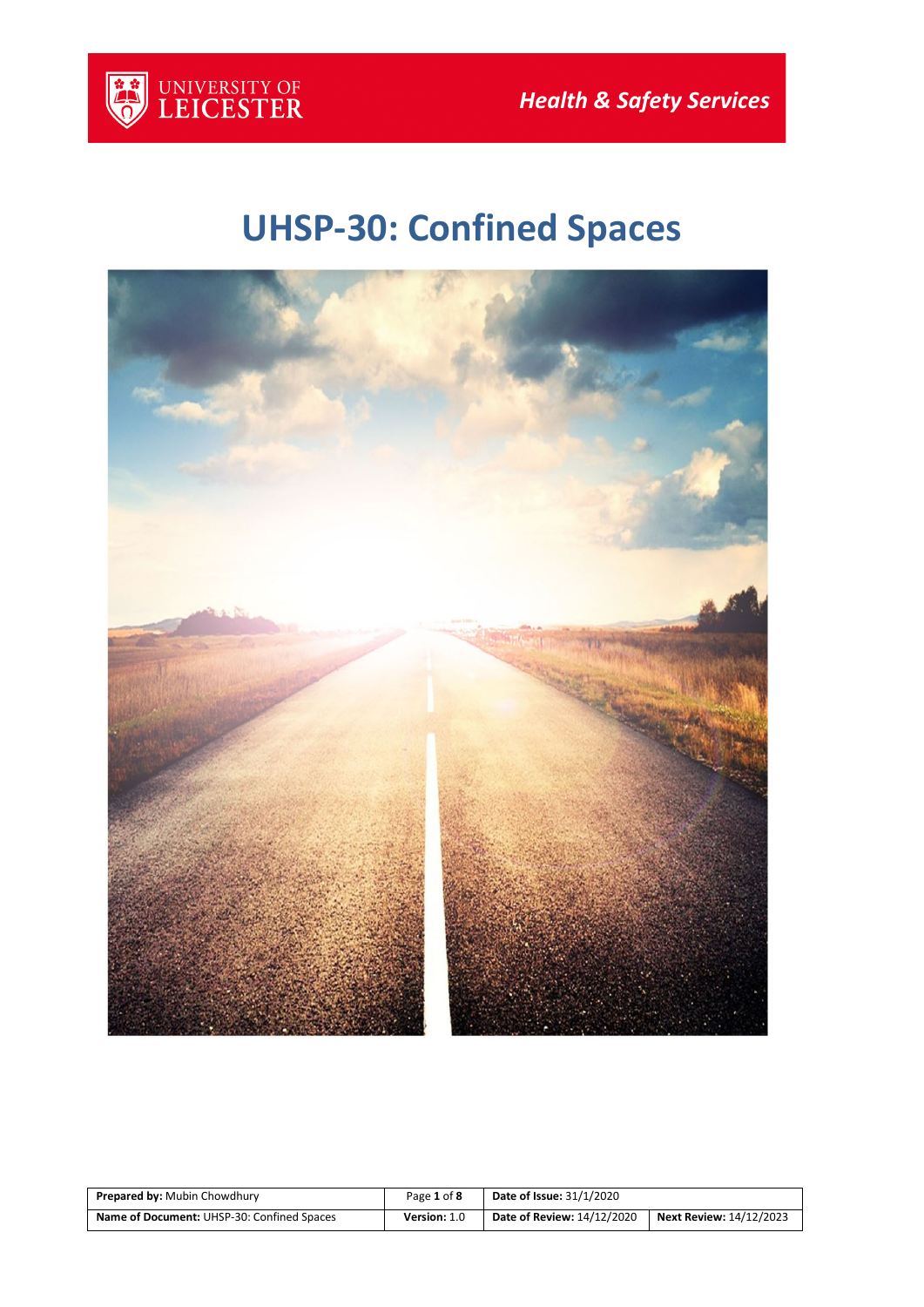

## **1. Objective**

The University of Leicester will take all steps necessary to ensure the risks associated with entry into confined spaces are eliminated or reduced to as low as is reasonably practicable, complying with:

- Confined Spaces Regulations 1997
- The Management of Health and Safety at Work Regulations 1999

## **2. Scope**

This policy applies to all University premises and to sites under its control. It is applicable to any work carried out by employees, students or contractors.

When a space is identified as a confined space, the Confined Space Regulations will apply in full, even where the specified risk is controlled and where the status of a space may change, depending on circumstances or risks (see Appendix I for confined space definition).

Diving operations, sea-going activities and below ground mining fall outside the scope of this University policy and are dealt with by specific legislation.

## **3. Definitions**

**Confined space:** Any place, including any chamber, tank, vat, silo, pit, trench, pipe, sewer, flue, well or other similar space in which, by virtue of its enclosed nature, there arises a reasonably foreseeable specified risk.

**Free flowing solid:** Any substance consisting of solid particles and which is of, or is capable of being in, a flowing or running consistency, and includes flour, grain, sugar, sand or other similar material.

**Specified risk:** A risk of serious injury to any person at work arising from:

- fire or explosion
- loss of consciousness of any person at work arising from an increase in body temperature
- loss of consciousness or asphyxiation of any person at work arising from gas, fume, vapour or the lack of oxygen
- drowning of any person at work arising from an increase in the level of liquid
- asphyxiation of any person at work arising from a free flowing solid or the inability to reach a respirable environment due to entrapment by a free flowing solid

| <b>Prepared by: Mubin Chowdhury</b>        | Page 2 of 8  | <b>Date of Issue: 31/1/2020</b> |                                |
|--------------------------------------------|--------------|---------------------------------|--------------------------------|
| Name of Document: UHSP-30: Confined Spaces | Version: 1.0 | Date of Review: 14/12/2020      | <b>Next Review: 14/12/2023</b> |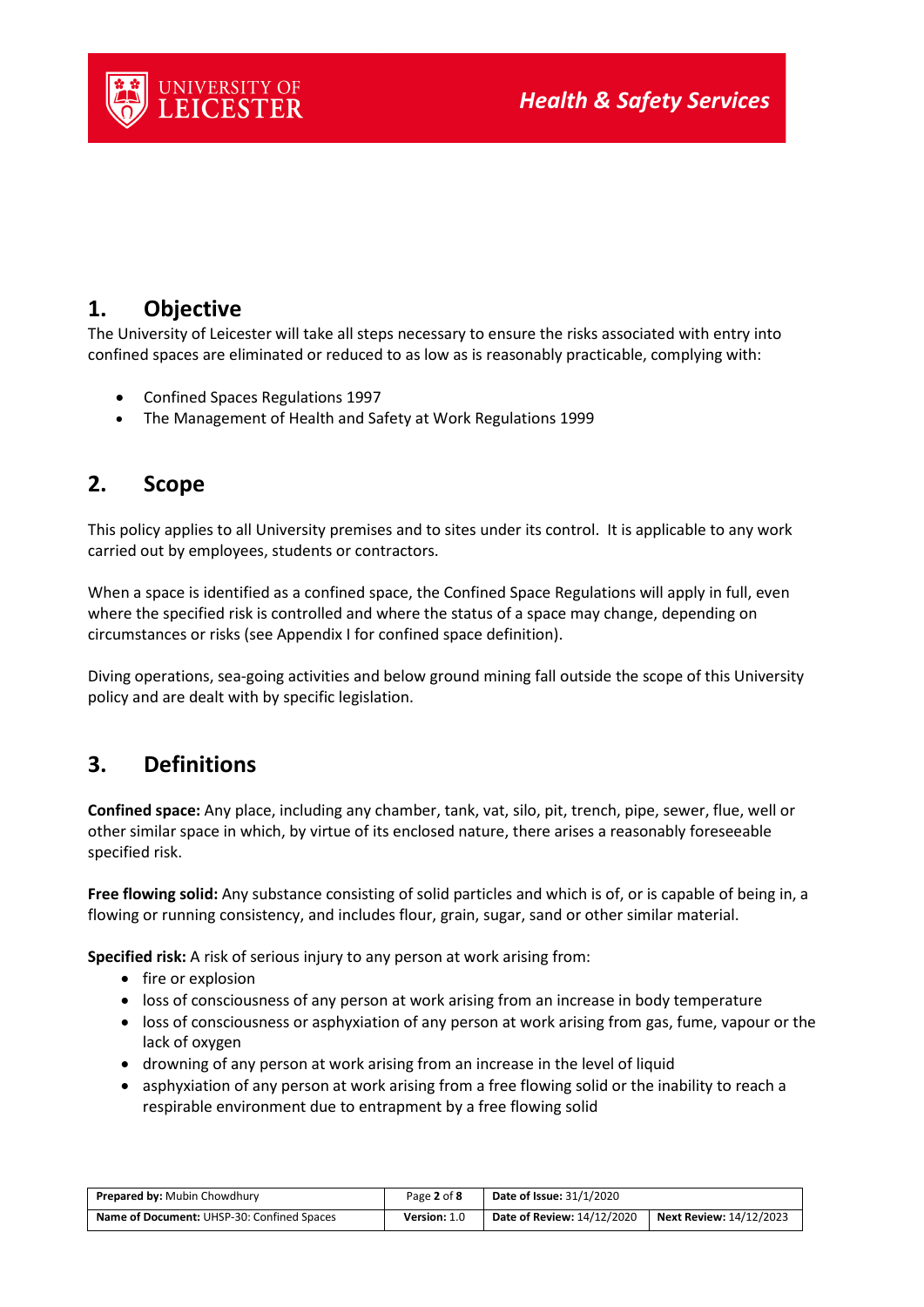

**Person in control of works (including project manager, asset manager, reactive maintenance supervisor, departmental staff):** The person in control of works will be the University's principal point of contact with a contractor.

**Authorising persons:** Relating to confined space entry - competent persons possessing the skills, knowledge, experience and authority to authorise a permit to work on behalf of the University.

**Contractor:** An individual, company or organisation engaged directly by the University or by a company operating from University premises to provide labour and / or services.

**Risk assessments / method statements / construction phase plans:** Written documents which detail hazards associated with work activities and identify measures to eliminate or control risks arising (including the provision of suitable and sufficient safety equipment).

## **4. Responsibilities**

#### **Executive Board**

Responsible for providing appropriate safety leadership and support to ensure that these procedures are followed, including provision of adequate resources.

#### **Heads of Schools, Departments or Corporate Service Divisions**

Demonstrate safety leadership and ensure the implementation of these procedures in their areas of responsibility.

#### **Health and Safety Business Partners**

Health and safety business partners will provide competent advice on the implementation of this procedure and will communicate with persons in control of works and Authorising Persons as necessary to monitor compliance and ensure that this process is followed. The EDS Business Partner will also authorise permits where appropriate.

#### **Line managers/supervisory staff**

Line managers/supervisory staff in control of areas that contain a confined space must be aware of the confined space's presence and ensure that unauthorised access is prevented.

#### **Person in control of works**

The person in control of works is responsible for ensuring that the works undertaken in confined spaces are properly managed in accordance with this procedure and where a permit to work in needed, the specific requirements of the confined space entry permit.

#### **Authorising Persons (EDS)/Building and Asbestos Asset Manager**

The Authorising Persons are responsible for authorising confined space entry permits to work.

| <b>Prepared by: Mubin Chowdhury</b>        | Page 3 of 8  | <b>Date of Issue: 31/1/2020</b> |                                |
|--------------------------------------------|--------------|---------------------------------|--------------------------------|
| Name of Document: UHSP-30: Confined Spaces | Version: 1.0 | Date of Review: 14/12/2020      | <b>Next Review: 14/12/2023</b> |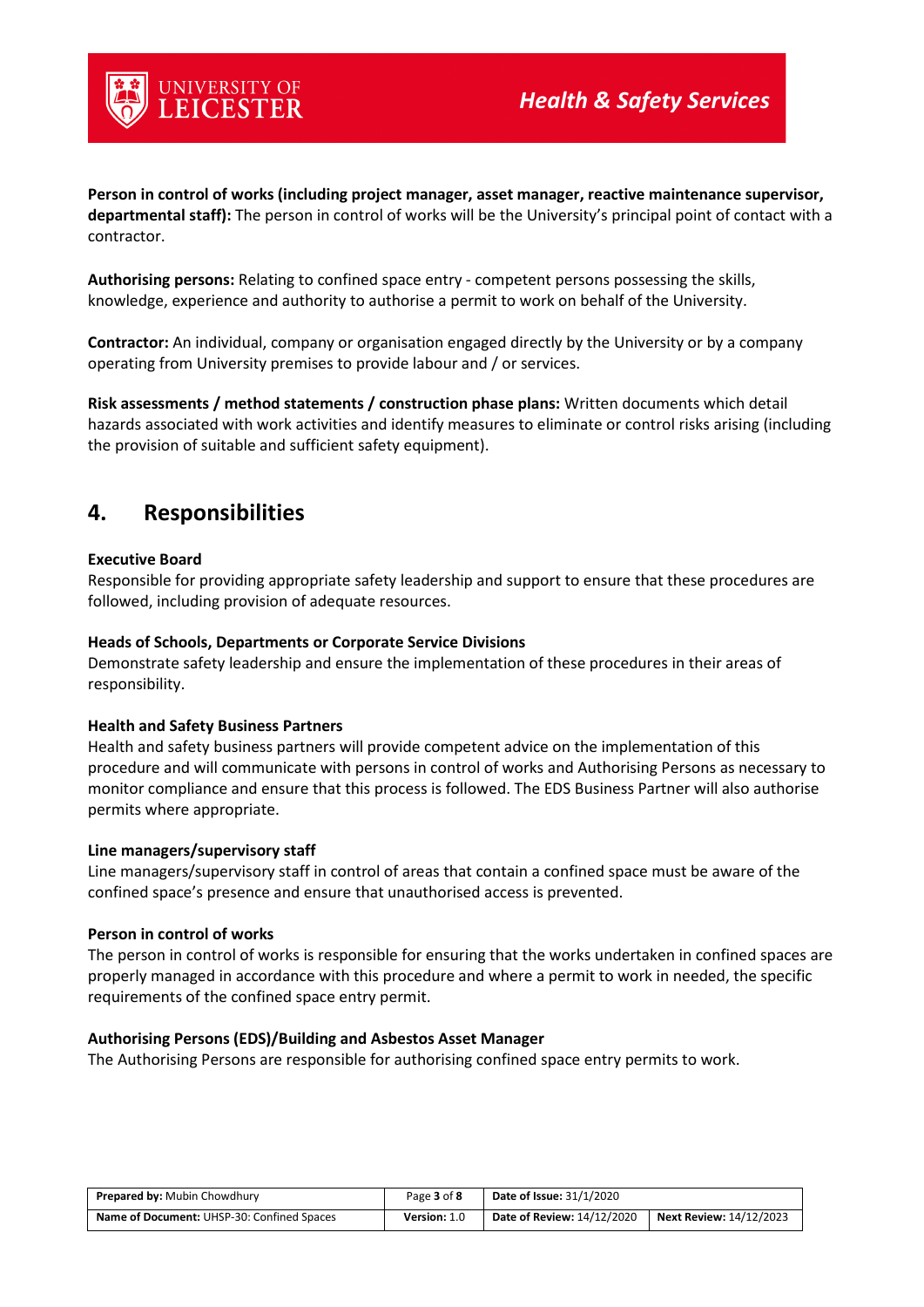

#### **Contractors**

Contractors requiring a permit-to-work shall provide the following to the person in control of works as part of the permit to work request:

- A suitable and sufficient assessment of the risks inherent with the work together with associated control measures;
- A method statement for the works to be undertaken (including construction phase plan where required);
- COSHH information where applicable.

## **5. Procedure**

#### **Identify confined spaces and control access**

Line managers/supervisory staff in control of areas that contain a confined space must be aware of the confined space's presence and ensure that unauthorised access is prevented.

#### **Ensure work is properly planned**

Where work is to be undertaken in a confined space, this work must be robustly planned, undertaken by competent people and subject to a suitable and sufficient risk assessment and a defined emergency plan.

Before a permit is issued, the Authorising Person must ensure:

- Safety documentation (safe system of work, risk assessments, method statement, construction phase plan, COSHH) are suitable and sufficient
- Training records are suitable and sufficient for the persons carrying out the work
- Provision has been made for a suitable and sufficient emergency rescue plan
- Occupational health risks have been properly considered before any person is allowed to enter a confined space There is a risk that existing health issues may increase the risk of working in confined spaces (i.e. asthma, diabetes, epilepsy, mobility problems), and to ensure their safety, occupational health must be informed and an occupational health appointment carried out before any University staff member is asked to enter a confined space.

NB. Permits to work are not required for all confined space work, e.g. work in some laboratories where other control measures are sufficient.

#### **Ensure work is properly managed**

Work shall proceed according to the agreed plan and under the agreed supervision regime. The person supervising the works must ensure that the control measures outlined in the planning are followed and if a permit to work is required, that it is in place

#### **Ensure work is properly shut down or finished**

When work is complete or at the end of the working day, the person supervising the works must ensure that the area is left safe. What this will entail will be detailed in the pre work planning document and any related permits to work.

| <b>Prepared by: Mubin Chowdhury</b>        | Page 4 of 8         | <b>Date of Issue: 31/1/2020</b>   |                                |
|--------------------------------------------|---------------------|-----------------------------------|--------------------------------|
| Name of Document: UHSP-30: Confined Spaces | <b>Version: 1.0</b> | <b>Date of Review: 14/12/2020</b> | <b>Next Review: 14/12/2023</b> |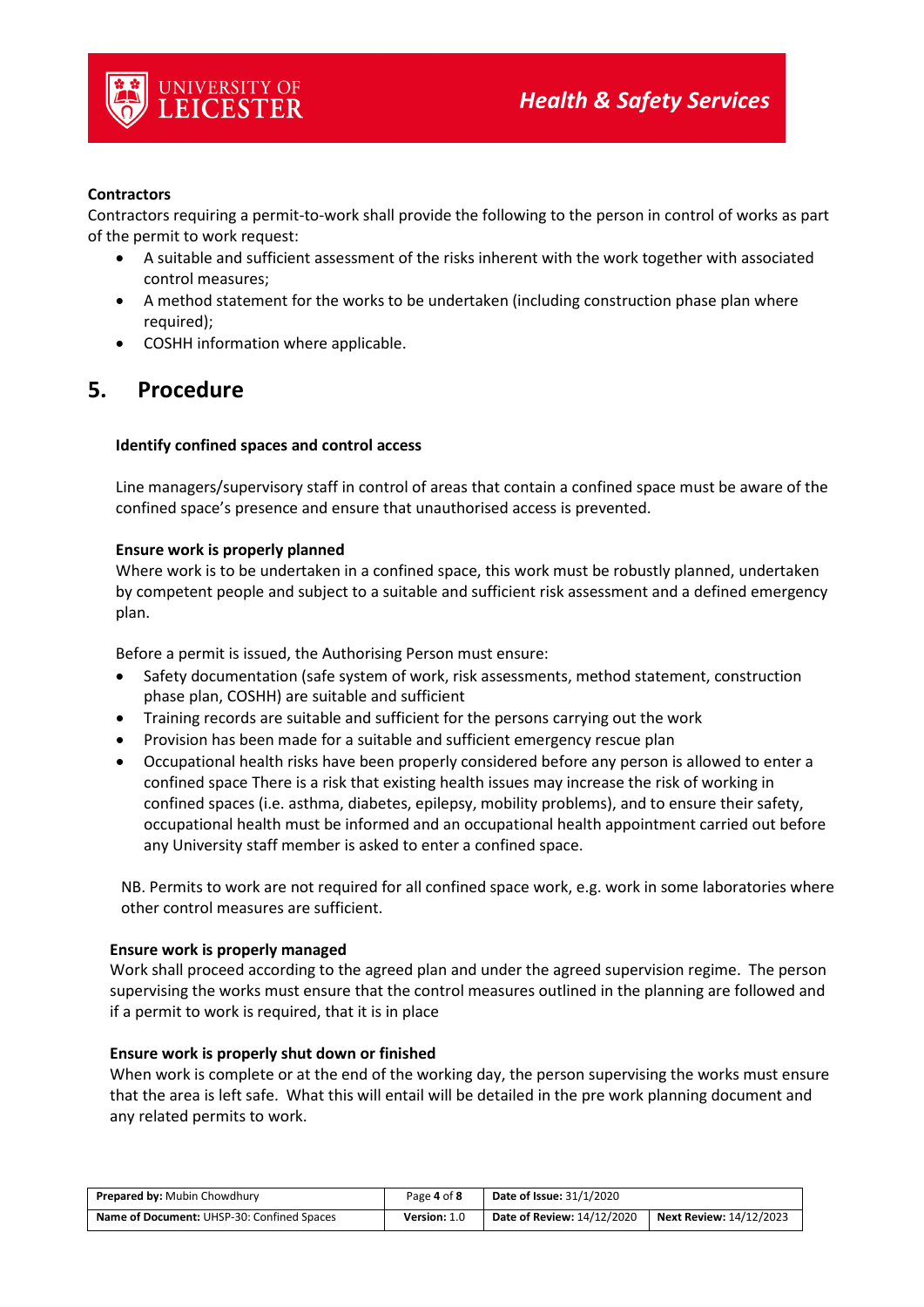

#### **Appendix 1**



IS THE AREA A CONFINED SPACE?

| <b>Prepared by: Mubin Chowdhury</b>        | Page 5 of 8  | <b>Date of Issue: 31/1/2020</b> |                                |
|--------------------------------------------|--------------|---------------------------------|--------------------------------|
| Name of Document: UHSP-30: Confined Spaces | Version: 1.0 | Date of Review: 14/12/2020      | <b>Next Review: 14/12/2023</b> |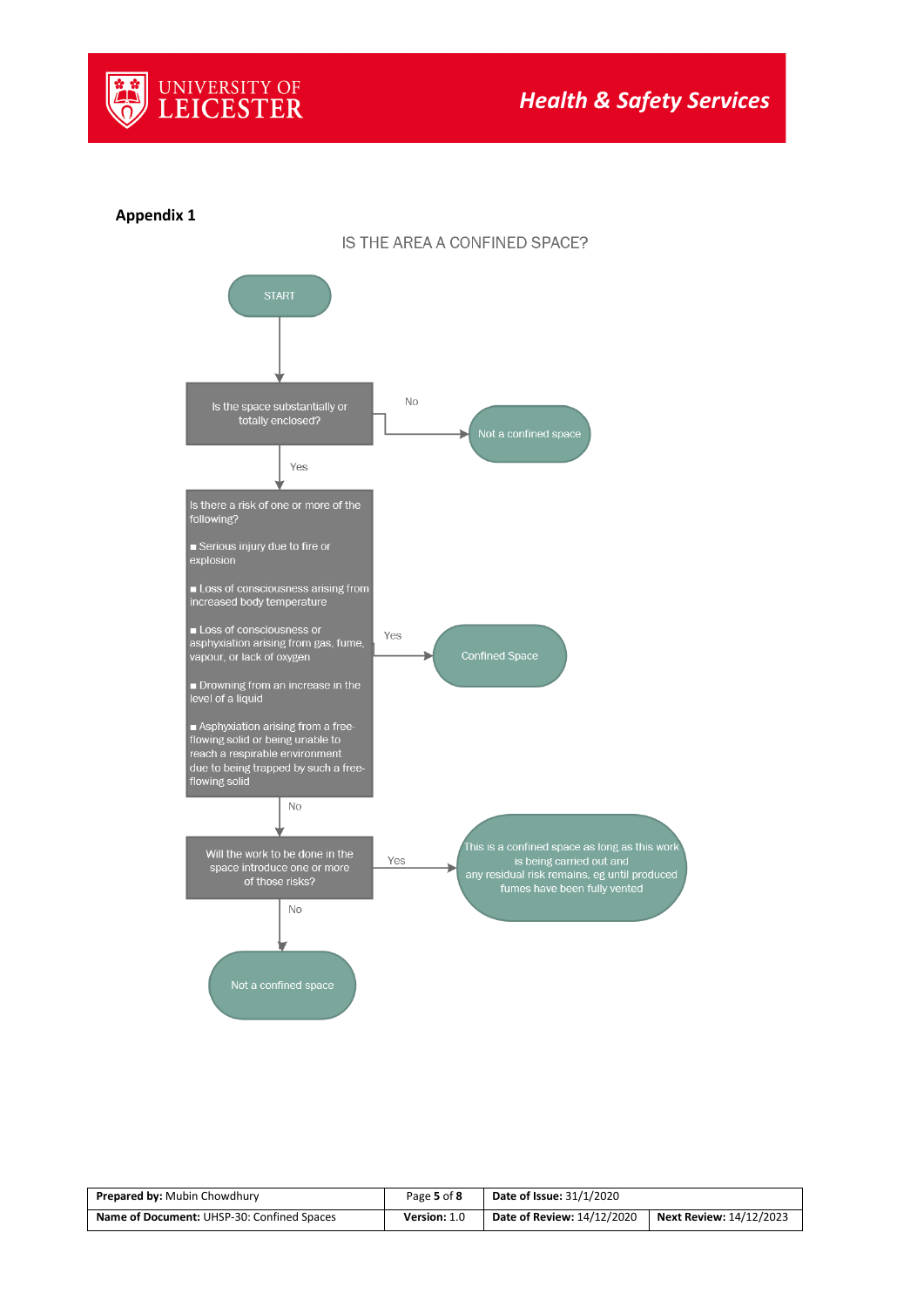

OPERATIONAL PROCEDURE FOR ENTRY INTO AND WORKING WITHIN CONFINED SPACED



| <b>Prepared by: Mubin Chowdhury</b>        | Page 6 of 8  | <b>Date of Issue: 31/1/2020</b>   |                                |
|--------------------------------------------|--------------|-----------------------------------|--------------------------------|
| Name of Document: UHSP-30: Confined Spaces | Version: 1.0 | <b>Date of Review: 14/12/2020</b> | <b>Next Review: 14/12/2023</b> |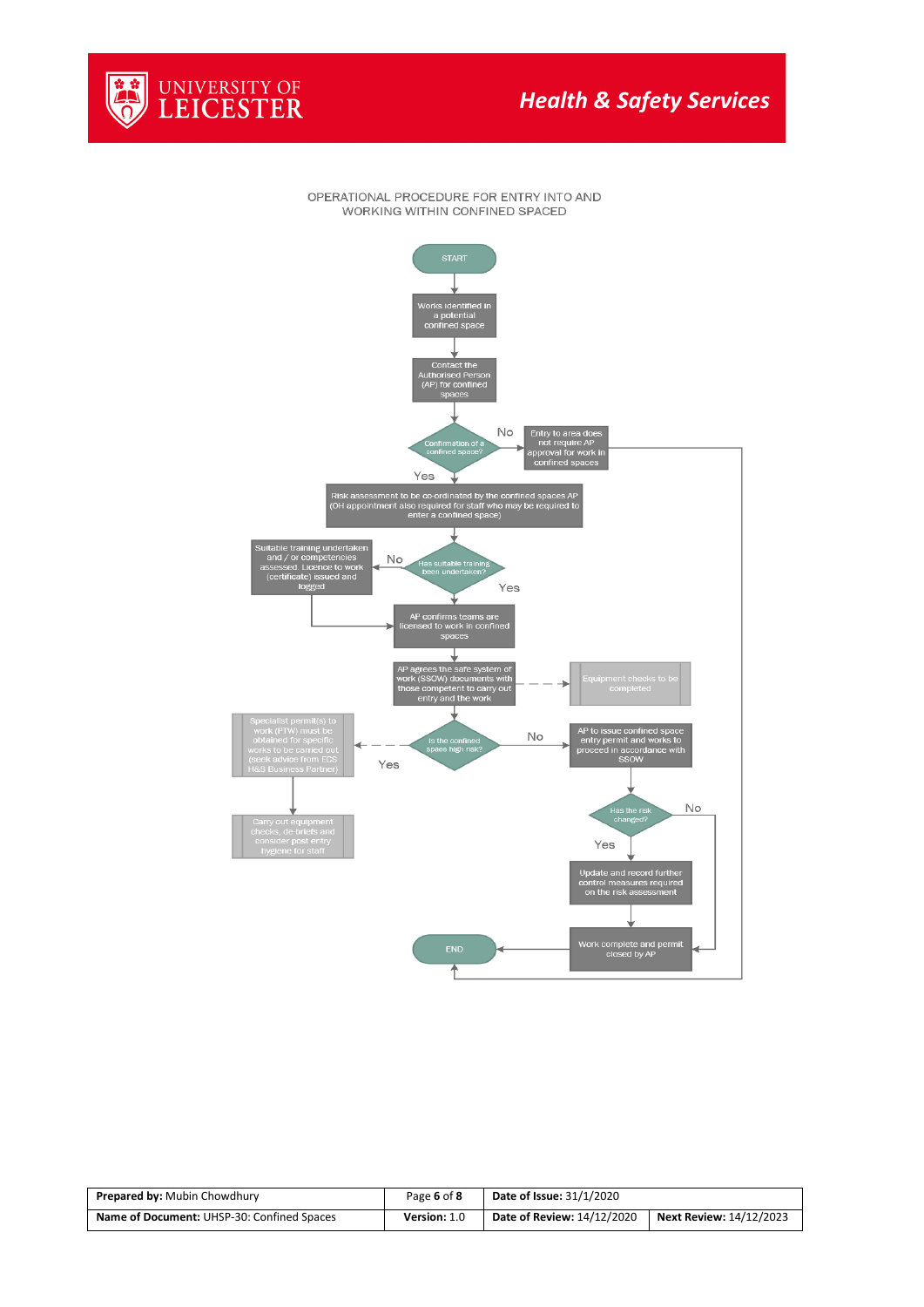



| <b>Prepared by: Mubin Chowdhury</b>        | Page 7 of 8  | <b>Date of Issue: 31/1/2020</b>   |                                |
|--------------------------------------------|--------------|-----------------------------------|--------------------------------|
| Name of Document: UHSP-30: Confined Spaces | Version: 1.0 | <b>Date of Review: 14/12/2020</b> | <b>Next Review: 14/12/2023</b> |